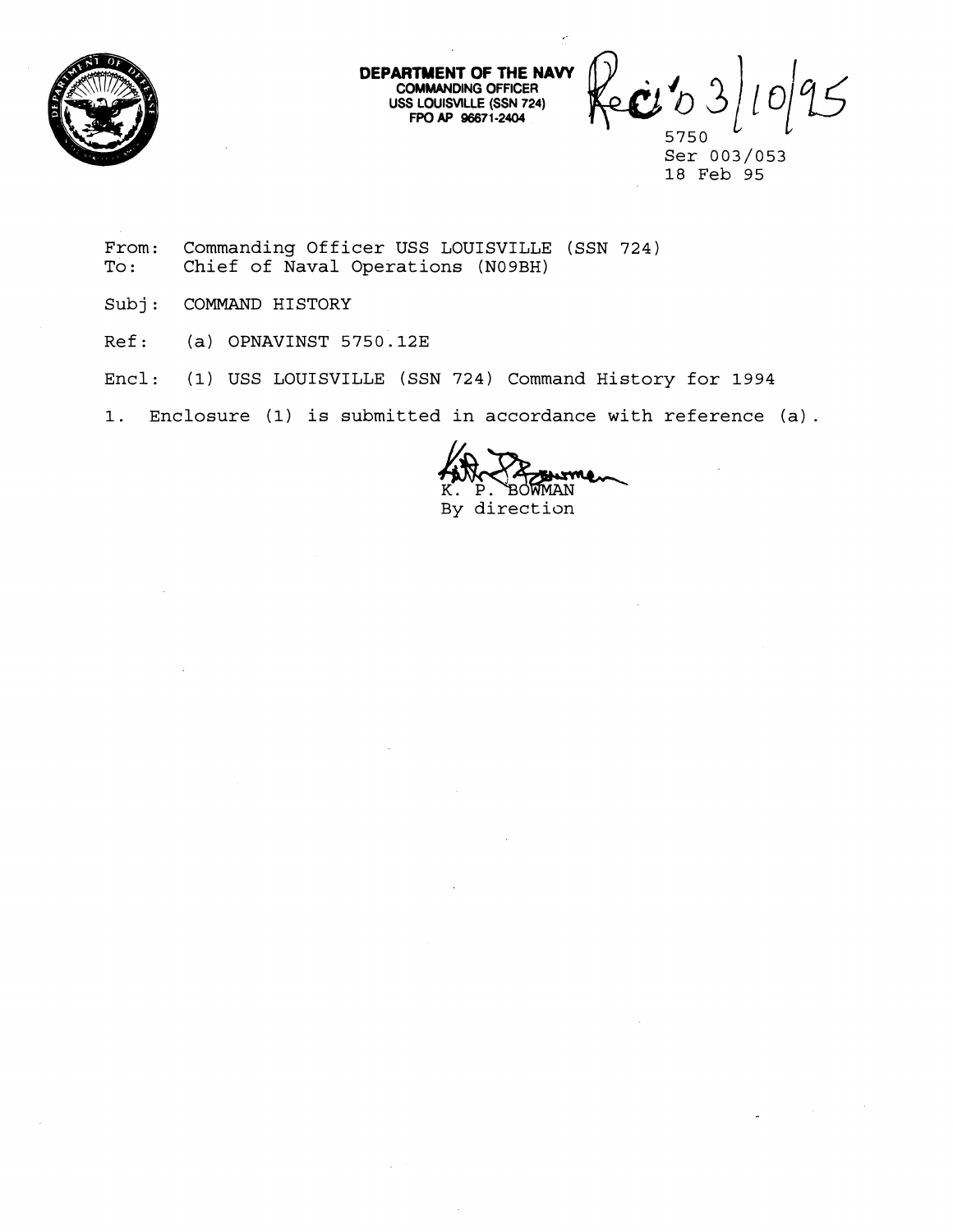$\tilde{f}(\omega)$  ,  $\omega$  ,  $\omega$ 

| <b>PART</b> | <b>SUBJECT</b>                                                                                                                                                  | <b>PAGE</b>                                         |
|-------------|-----------------------------------------------------------------------------------------------------------------------------------------------------------------|-----------------------------------------------------|
|             | COMMAND COMPOSITION AND ORGANIZATION<br>Mission Statement<br>History Statement<br>Organizational Structure<br>Name of Incumbent Commanding Officer<br>Home port | $1 - 1$<br>$1 - 1$<br>$1 - 1$<br>$1 - 1$<br>$1 - 1$ |
|             | CHRONOLOGY/NARRATIVE                                                                                                                                            | $2 - 1$<br>$2 - 2$<br>$2 - 3$                       |
|             | SUPPORTING DOCUMENTATION<br>Biography of Commanding Officer                                                                                                     | $3 - 1$                                             |

 $\mathcal{L}(\mathcal{A})$  and  $\mathcal{L}(\mathcal{A})$  .

 $\label{eq:2.1} \frac{1}{2} \sum_{i=1}^n \frac{1}{2} \sum_{j=1}^n \frac{1}{2} \sum_{j=1}^n \frac{1}{2} \sum_{j=1}^n \frac{1}{2} \sum_{j=1}^n \frac{1}{2} \sum_{j=1}^n \frac{1}{2} \sum_{j=1}^n \frac{1}{2} \sum_{j=1}^n \frac{1}{2} \sum_{j=1}^n \frac{1}{2} \sum_{j=1}^n \frac{1}{2} \sum_{j=1}^n \frac{1}{2} \sum_{j=1}^n \frac{1}{2} \sum_{j=1}^n \frac{$ 

 $\sim 10^{-10}$ 

 $\mathcal{L}(\mathcal{A})$  and  $\mathcal{L}(\mathcal{A})$  . The set of  $\mathcal{L}(\mathcal{A})$ 

 $\sim 10^{11}$ 

 $\mathcal{L}^{\text{max}}_{\text{max}}$ 

 $\label{eq:2.1} \frac{1}{\sqrt{2\pi}}\int_{0}^{\infty}\frac{1}{\sqrt{2\pi}}\left(\frac{1}{\sqrt{2\pi}}\right)^{2\alpha} \frac{1}{\sqrt{2\pi}}\int_{0}^{\infty}\frac{1}{\sqrt{2\pi}}\left(\frac{1}{\sqrt{2\pi}}\right)^{\alpha} \frac{1}{\sqrt{2\pi}}\frac{1}{\sqrt{2\pi}}\int_{0}^{\infty}\frac{1}{\sqrt{2\pi}}\frac{1}{\sqrt{2\pi}}\frac{1}{\sqrt{2\pi}}\frac{1}{\sqrt{2\pi}}\frac{1}{\sqrt{2\pi}}\frac{1}{\sqrt{2\$ 

| broughaphy of commanding officer | <u>ے ب</u> |  |
|----------------------------------|------------|--|
| Welcome Aboard Pamphlet          | $3 - 2$    |  |
| Assorted Photographs (2)         | $3 - 3$    |  |

 $\mathcal{L}^{\text{max}}_{\text{max}}$ 

 $\bar{\beta}$ 

Encl (1)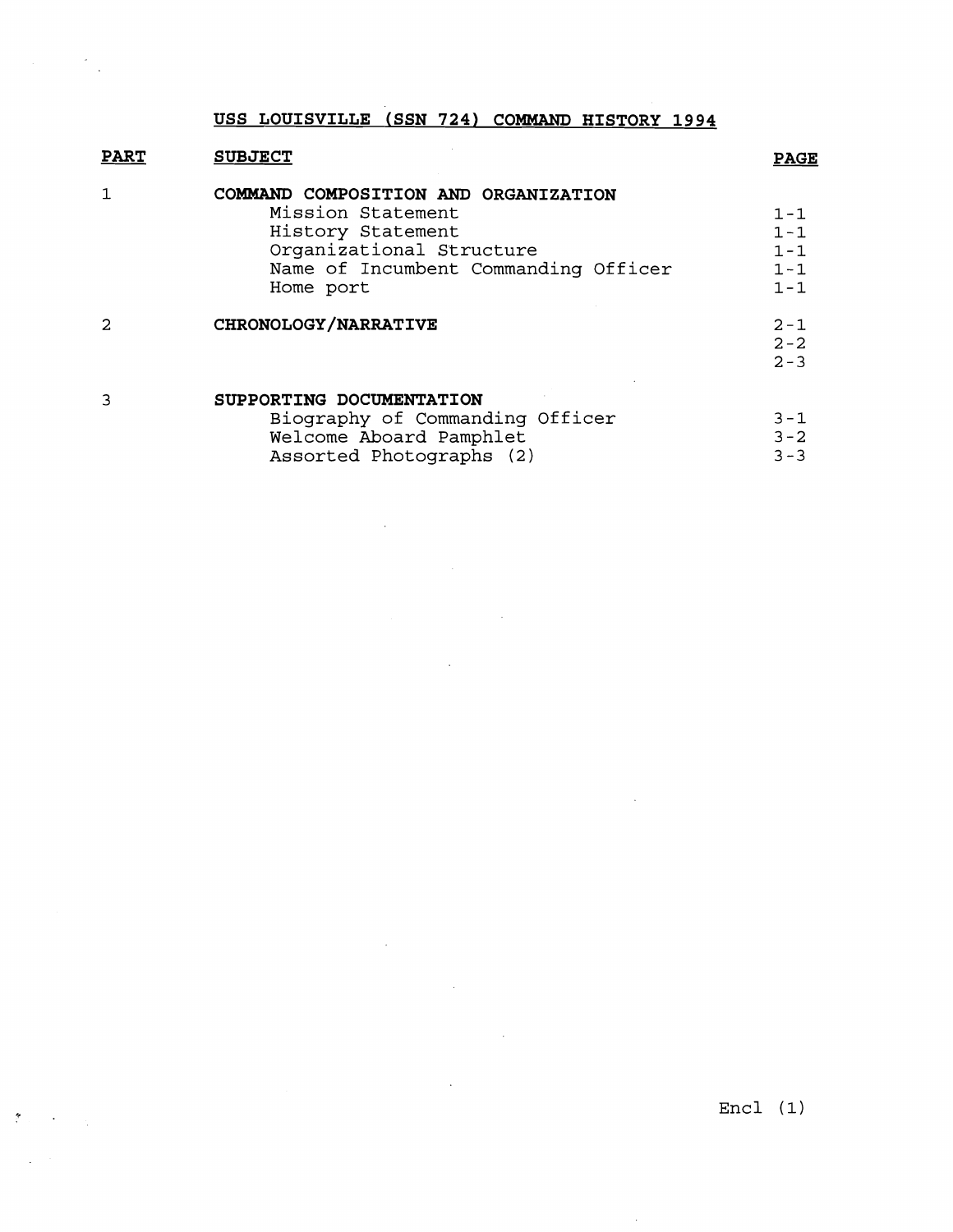## **COMMAND COMPOSITION AND ORGANIZATION**

1. **MISSION STATEMENT.** USS LOUISVILLE'S mission is to provide a formidable platform which can operate independently or in support of a carrier battle group to protect the interests of the United States and its allies. Tactical employment roles include Anti-Submarine Warfare, Anti-Surface Warfare, Strike Warfare, Intelligence and Warning and Special Forces Warfare - all can be accomplished while remaining submerged and undetected.

2. **HISTORY STATEMENT.** The USS LOUISVILLE is the thirty-fifth LOS ANGELES class submarine to enter the submarine fleet. USS LOUISVILLE was constructed by the Electric Boat Division of General Dynamics Corporation in Groton, Connecticut. USS LOUISVILLE is named for the city of Louisville, Kentucky and is the fourth United States Ship to bear this name. Major milestones in the new construction period of the ship were as follows :

| Keel Laid    | $\overline{\phantom{0}}$ | 16 September 1984 |
|--------------|--------------------------|-------------------|
| Launched     | $\overline{\phantom{0}}$ | 14 December 1985  |
| Commissioned | $\overline{\phantom{a}}$ | 08 November 1986  |

The ship's sponsor is Mrs. Betty Ann McKee, wife of retired Admiral Kinnaird R. McKee, former Director of Naval Nuclear Propulsion.

**3. ORGANIZATIONAL STRUCTURE.** The USS LOUISVILLE is one of the units assigned to Commander Submarine Group FIVE under the responsibility of Commander Submarine Squadron ELEVEN at Naval Submarine Base, San Diego, California. On board, the Commanding Officer is assisted in carrying out the ship's mission by the Executive Officer, four Department Heads, eight Division Officers and a crew of 130.

**4. NAME OF COMMANDING OFFICER/DATE ASSUMED COMMAND.** Commander Christopher R. Earl, U.S. Navy/12 January 1994

**5. HOME PORT OF SHIP.** USS LOUISVILLE is currently home ported in San Diego, California. A home port change to Pearl Harbor, Hawaii will be effective 1 February 1995.

 $1 - 1$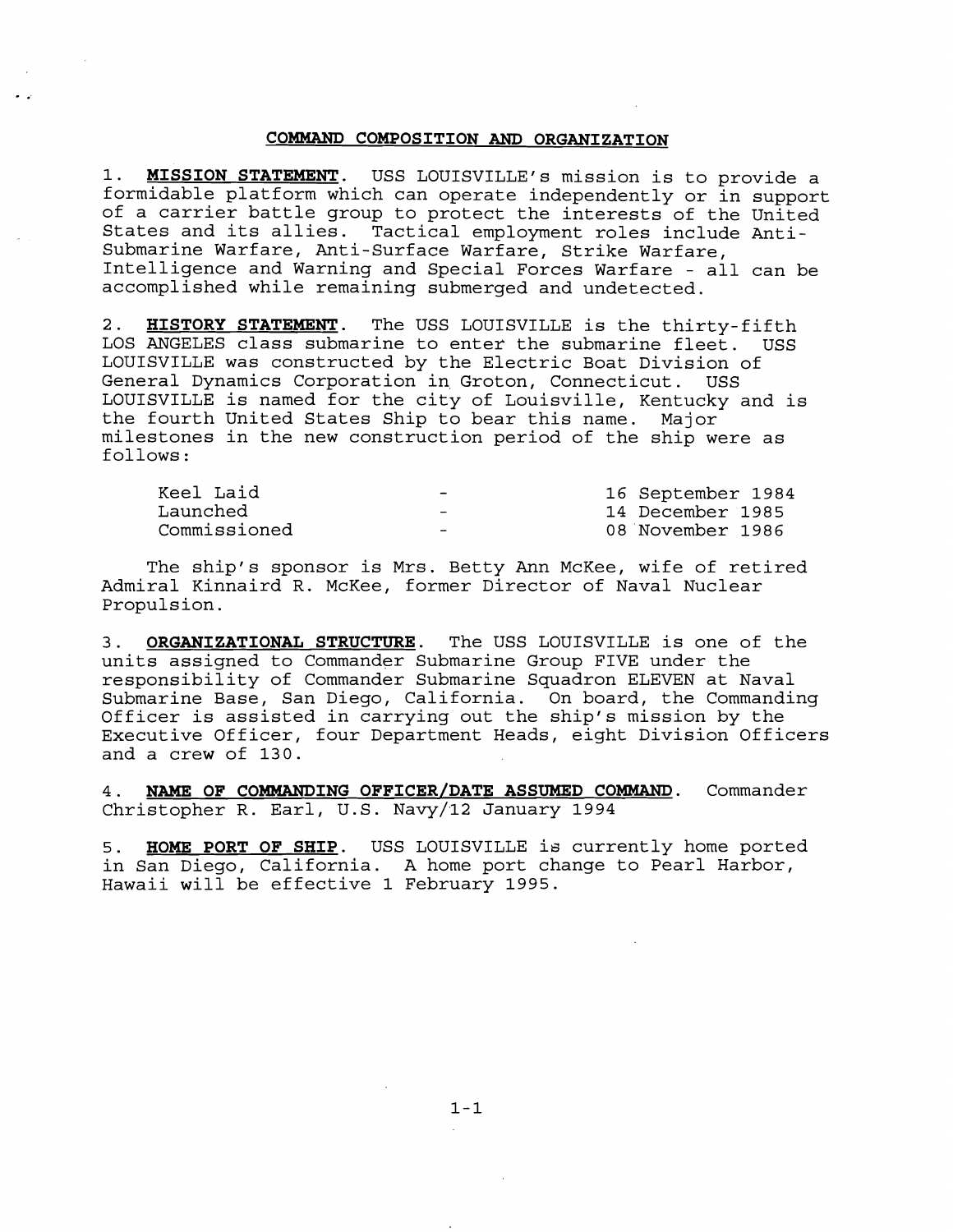$\mathbb{R}^2$ 

 $\hat{\mathcal{A}}$ 

 $\sim$   $\mu$ 

| <b>DATE</b>             | <b>EVENT</b> | <b>NARRATIVE</b>                                    |
|-------------------------|--------------|-----------------------------------------------------|
| $01 - 02$<br>JAN        | In Port      | Holiday Stand Down                                  |
| 03 JAN                  | In Port      | Ship's Force Upkeep                                 |
| $03 - 07$<br>JAN        | Underway     | Local Operations<br>Minefield Avoidance             |
| 08 - 19<br>JAN          | In Port      | Ship's Force Upkeep                                 |
| 12 JAN                  |              | Change of Command                                   |
| $20 - 25$<br>JAN        | Underway     | Transit to Hawaii                                   |
| $26 - 27$<br>JAN        | In Port      | Hawaii, Exercise Weapons Load                       |
| 28 JAN -<br>04 FEB      | Underway     | Prospective Commanding Officer<br>Operations        |
| $04 - 05$<br>FEB        | In Port      | Hawaii, Exercise Weapons Load                       |
| $05 - 11$<br><b>FEB</b> | Underway     | Prospective Commanding Officer<br>Operations        |
| $12 - 16$<br>FEB        | In Port      | Port Visit, Hawaii                                  |
| $17 - 22$<br>FEB        | Underway     | Transit to San Diego                                |
| 23 FEB                  | In Port      | Ship's Force Upkeep, Voyage Repairs                 |
| $24 - 25$<br>FEB        | Underway     | Tactical Readiness Evaluation                       |
| $26 - 27$<br>FEB        | In Port      | San Diego                                           |
| 28 FEB -<br>13 MAR      | In Port      | Scheduled Preservation Upkeep<br>Coordinated Effort |
| $14 - 20$<br>MAR        | In Port      | Ship's Force Upkeep                                 |

 $2-1$ 

 $\sim 40\,$  km  $^{-1}$ 

 $\mathcal{L}(\mathbf{z})$  and  $\mathcal{L}(\mathbf{z})$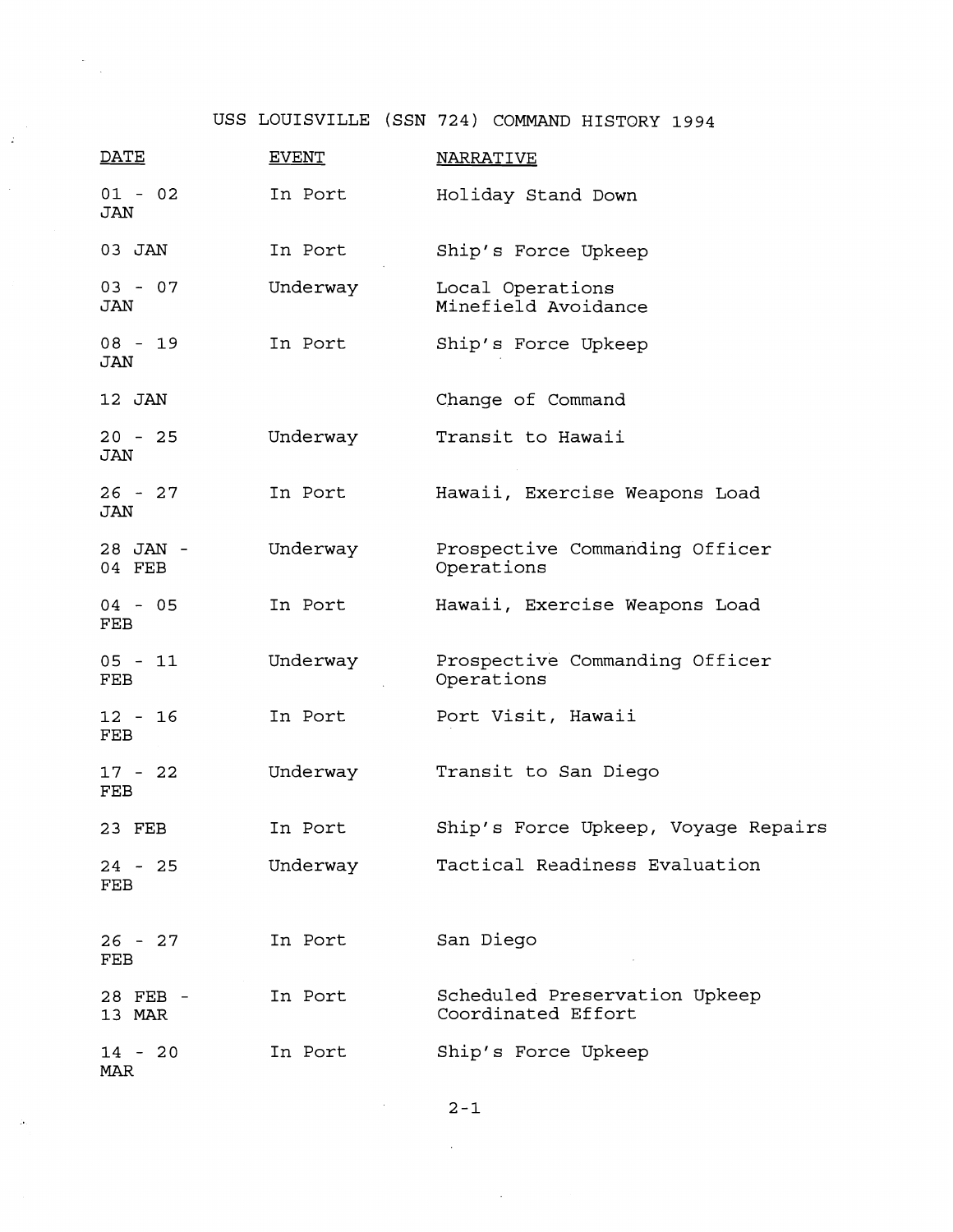$\mathcal{A}^{\pm}$ 

 $\sim$   $\sim$ 

| <b>DATE</b>             | <b>EVENT</b> | <b>NARRATIVE</b>                                                     |
|-------------------------|--------------|----------------------------------------------------------------------|
| $21 - 25$<br>MAR        | Underway     | Local Operations<br>Independent Steaming                             |
| 22 MAR                  |              | VIP Cruise, Assistant SECNAV                                         |
| 26 MAR -<br>05 APR      | In Port      | Ship's Force Upkeep                                                  |
| $06 - 11$<br><b>APR</b> | Underway     | Local Operations<br>Independent Steaming                             |
| 08 APR                  |              | VIP Cruise,<br>Office of Legislative Affairs                         |
| 12 APR -<br>29 JUN      | In Port      | Ion exchanger resin discharge<br>and replacement                     |
| 14 APR                  | Drydock      |                                                                      |
| 23 JUN                  | Undock       |                                                                      |
| 30 JUN                  | Fast Cruise  |                                                                      |
| $05 - 06$<br>JUL        | Underway     | Sea Trials                                                           |
| $07 - 11$<br>JUL        | In Port      | Ship's Force Upkeep                                                  |
| $12 - 17$<br>JUL        | Underway     | Local Operations<br>Independent Steaming                             |
| 18 JUL                  | In Port      | Voyage Repairs                                                       |
| $19 - 27$<br>JUL        | Underway     | Local Operations<br>Independent Steaming                             |
| 28 JUL -<br>02 AUG      | In Port      | Exercise Weapons Load                                                |
| $03 - 10$<br><b>AUG</b> | Underway     | Local Operations<br>Type Commander Training,<br>Independent Steaming |
| 11 AUG                  | In Port      | Voyage Repairs                                                       |
| $12 - 17$<br>AUG        | Underway     | Local Operations<br>Independent Steaming                             |

 $\sim$   $\sim$